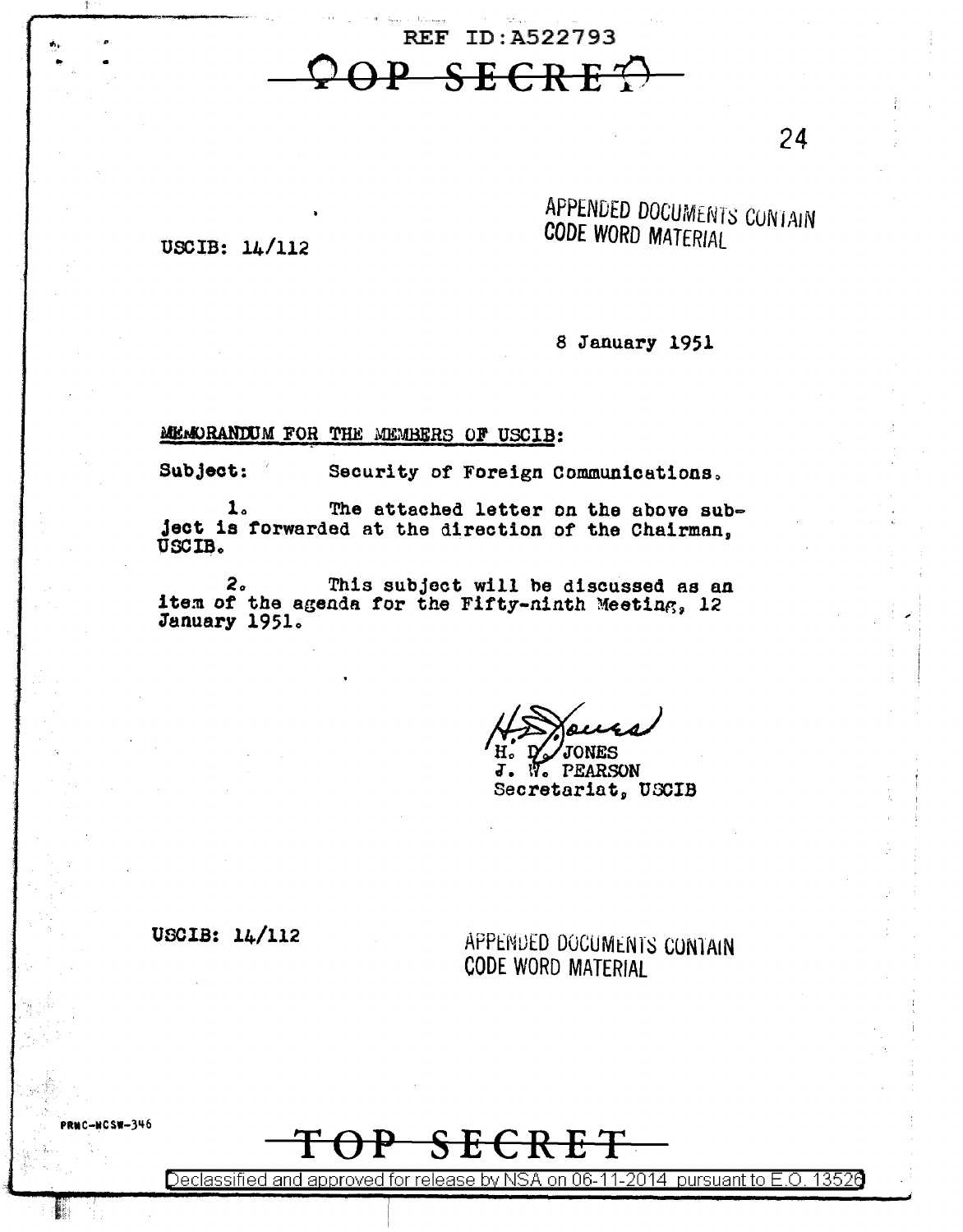

London

12th December, 1950

 $SB/783$ 

Chairman, United States Communication Intelligence Board.  $EO 3.3(h)(2)$ PL 86-36/50 USC 3605

Subject: THE INSECURITY OF

In accordance with the U.S. - British Communication Intelligence Agreement,  $L_sS_sI_sB_s$  wishes to raise with  $U_sS_sC_sI_sB_s$  the problem of the insecurity of French evphers as a matter affecting Third Parties to the Agreement (paragraph 5).

2。 This problem was the subject of an exchange of views between the American and British Secretaries of State for Foreign Affairs in 1948. At that time Mr. Bevin said that, in view of the gravity of the issues at stake, he thought that the French should be informed with and this in spite of objections from his expert advisers. Mr. Marshall, however, replied that the National Security Council was unable to accept the British proposals.

It is the view of L.S.I.B. that circumstances now exist which З. require a re-examination of this problem. In the first place, though British cyphers have been or are in course of being pro-<br>vided to France and other countries for the transmission of international traffic dealing with Western Union and N.A.T.O. affairs. the security of French telegrams on related or national subjects is still seriously inadequate. Secondly, the trend of international events makes any French cryptographic weakness increasingly inimical to U.S. and British interests. Finally, it is important that the Comint agencies should reach agreement now about the action required so that it may be taken at the first appropriate moment.

 $L, S, I, B$ , is of the opinion that French oypher security can only 4. be adequately improved by the French undertaking a complete reorganisation of their arrangements and accepting outside technical advice. It will be difficult to persuade the French that these radical

It is proposed that we should first approach the French at the 5. highest level and inform them:

## TOP SECRET ACORN